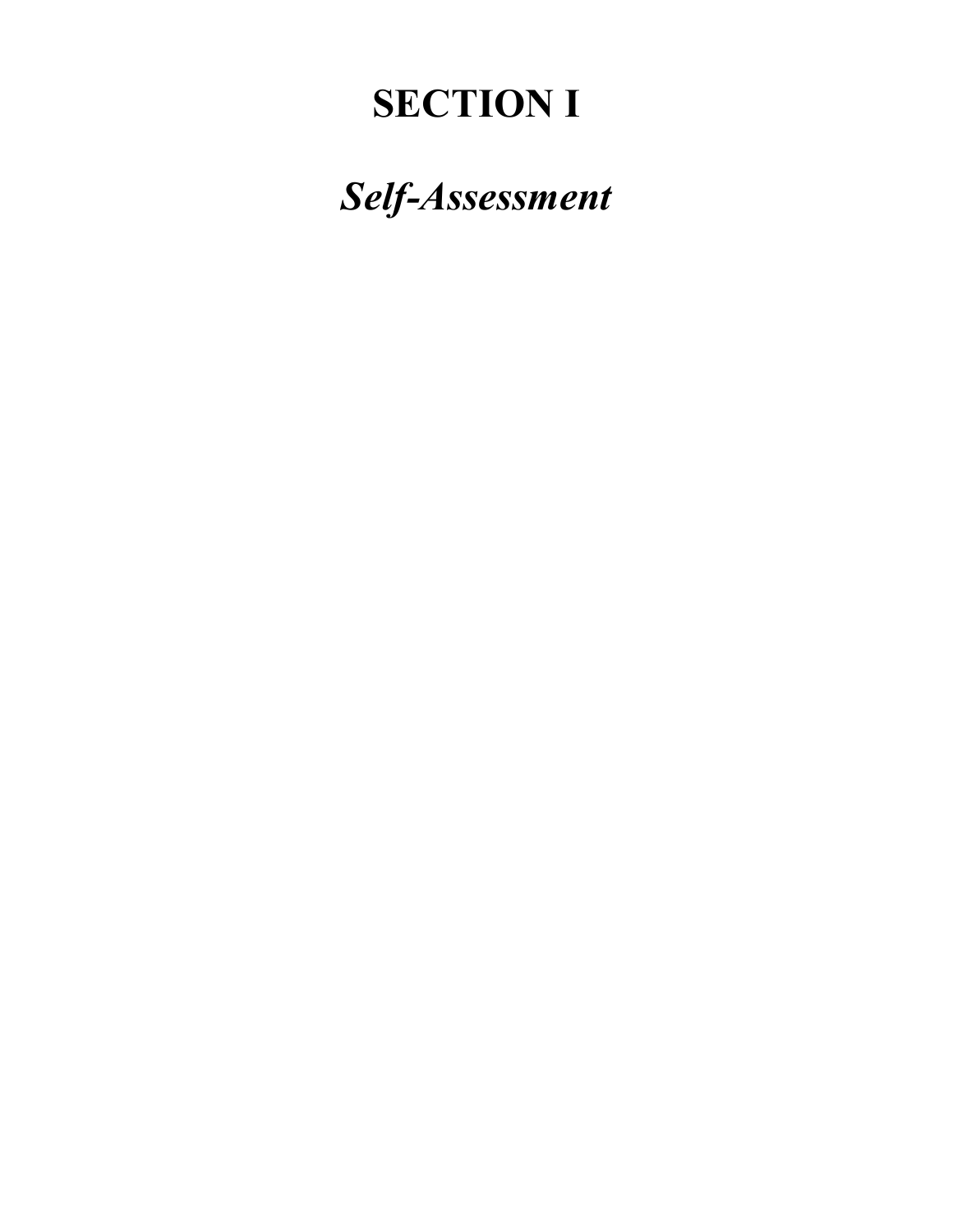# **SELF-ASSESSMENT**

### *ANSWERS TO SOME COMMON QUESTIONS*

#### **What is self-assessment?**

Self-assessment is a process involving a set of self-administered tests and activities that will help you ascertain your best skills, attributes, values, goals and needs.

#### **Will self-assessment reveal a list of ideal jobs for me?**

Probably not, but self-assessment will help you focus on what your priorities are in the job search process, and will provide you with a much better idea of the kind of work and work environment in which you are likely to find fulfillment. Self-assessment helps even the most insightful law student discover things about him or herself that will aid in the job search process. In addition to helping you focus your job search efforts, self-assessment provides the foundation for the honest enthusiasm that greatly impresses potential employers. If you are confident that a particular job is right for you, you will be more naturally able to sell yourself for the position. Self-assessment is a fascinating, enjoyable process that yields invaluable information.

The best time to begin self-assessment is while you are in law school, preferably sooner rather than later. Many people who are unhappy in their professional lives only conduct self-assessment after they become unhappy. Take charge of your career and do your self-assessment now, before you have committed to any major legal career choices.

#### **How do I do self-assessment?**

There are several resources in the Career Development Office and on-line that contain tests and exercises you can do at your convenience. See the below section on self-assessment tools for examples. We also suggest that you answer some of the following questions to ascertain your current interests and goals.

When you are finished, consider meeting with a career counselor to discuss your discoveries and decide how you might best use the information in your job search process.

#### Work Environment

- 1. Would you prefer a large office to a small one?
- 2. Do you function better in a team environment?
- 3. Do you mind spending your day at your desk, with small breaks?
- 4. Would you prefer to spread your day equally between the office and court?
- 5. How do you feel about being in the court?
- 6. Do you prefer structured training or are you comfortable learning on the job?
- 7. What level of feedback do you prefer?
- 8. Are you seeking lots of responsibility early in your career?

#### Practice Areas

1. What skills do you prefer to use on a daily basis? Writing, researching, negotiating, advocacy?